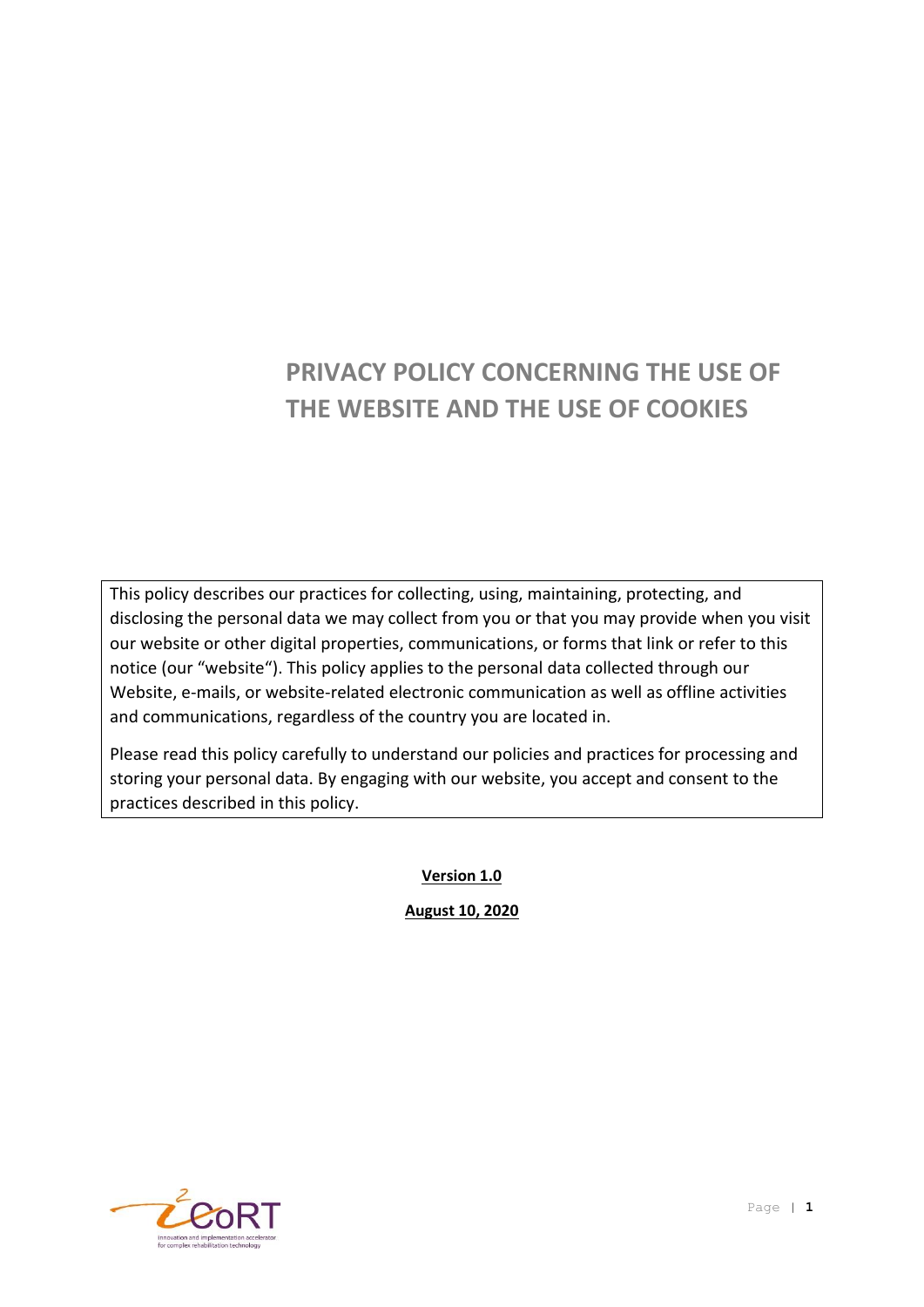# **Privacy Policy concerning the use of the website and the use of cookies**

The partners in the i2-CoRT consortium (the complete list of partners is available in the following link [https://i2-cort.eu/i2-cort-partners\)](https://i2-cort.eu/i2-cort-partners), hereafter called "i2-CoRT", understand the importance of the privacy of its customers and the protection of their personal data. The present policy outlines the handling and processing of the personal data we collect.

# **1. Scope**

This website is operated by i2-CoRT. It is important for us that we create and maintain an environment where our customers feel comfortable that their information will not be misused.

We comply with the applicable data protection laws, such as the General Data Protection Regulation 2016/679 and national data protection laws. These data protection laws relate to the protection of your personal data and grants you rights in respect of your personal data.

This policy aims to tell you which personal data we collect from you and how your data will be used following the use of our website to try to ensure you the proper handling of your data.

## **2. What personal data is collected**

You do not have to provide your personal data to us in order to use most of our website.

For the purposes as mentioned hereafter, i2-CoRT may gather and process the following categories of personal data about you:

- o Name, address;
- o Contact details (e-mail, phone number).

You may also choose to provide additional/optional information when completing forms on our website or that you give us when we have contact with you (by telephone, by e-mail or at trade fairs or events).

Furthermore, we may also collect and process information obtained through our websites or the devices you are using. This information can be :

- $\circ$  Information from cookies, web beacons or from the internet. This information will be gathered automatically and may be the website that you have visited before browsing our website or the website that you are visiting after ours.
- o We may also collect information on which pages of our website you are visiting. This information is aggregated and is not used to identify you. You can find out more about how we do that in the articles on the use of cookies.

I2-CoRT may also collect publicly accessible information in order to verify information we have collected and to manage and expand our business.

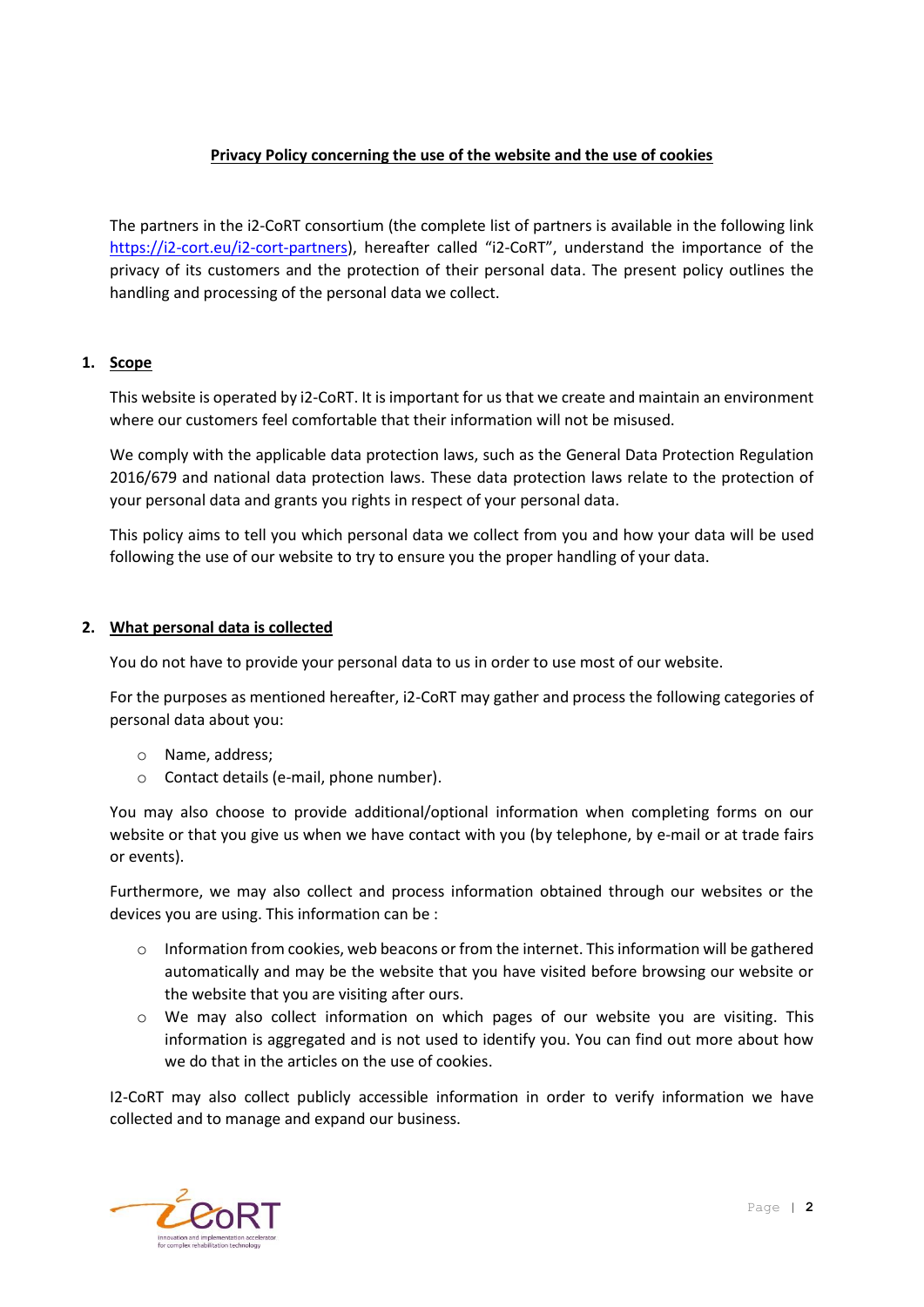## **3. Why do we collect this information**

I2-CoRT collects the abovementioned information to understand your needs and to provide you with a better service, and more specifically we collect your information for the following purposes:

- $\circ$  Your personal data will be used to respond to your (online) queries about our services, and to follow-up on our communication regarding your online request for advice or to collaborate with us;
- o Verify your identity;
- o The information will be used to improve our services;
- o Investigate complaints about our services or regarding our website;
- o Meet legal, regulatory and compliance obligations and requirements;
- $\circ$  Analyse and monitor the use of accounts to prevent, investigate fraud, terrorism, misrepresentation, security incidents or crime and/or report this to the competent authorities;
- o Process your personal data for specific purposes as mentioned on specific forms as published on our website, on written notices or via e-mail.

## **4. How will your information be used and shared**

I2-CoRT may share your personal data:

- o with companies in our group and/or our affiliates; or
- o with any third party you have asked us to share your personal data with such as Facebook or any other social media site if you have asked us to connect with your account.

We can also share your personal data, based on our legitimate interest, to third party providers who help us with our products and services. Examples include hosting our web servers, analysing data, providing marketing assistance, and providing customer service. These companies will have access to your personal data but only when strictly necessary to perform their functions and they may not use that data for any other purpose.

Your personal data will not be sold or rented to third parties.

We may disclose your personal data to enforce our policies, to comply with our legal obligations or in the interests of security, public interest or law enforcement in any country where we have entities or affiliates. For example, we may respond to a request by a law enforcement agency or regulatory or governmental authority. We may also disclose data in connection with actual or proposed litigation, or to protect our property, security, people and other rights or interests.

In the event that the business of i2-CoRT is sold or integrated with another business, your details will be disclosed to any prospective purchaser's adviser and will be transferred to the new owners of the business. In this case, we will implement the appropriate safeguards to ensure the integrity and confidentiality of your personal data. However, use of your personal information will remain subject to this Policy.

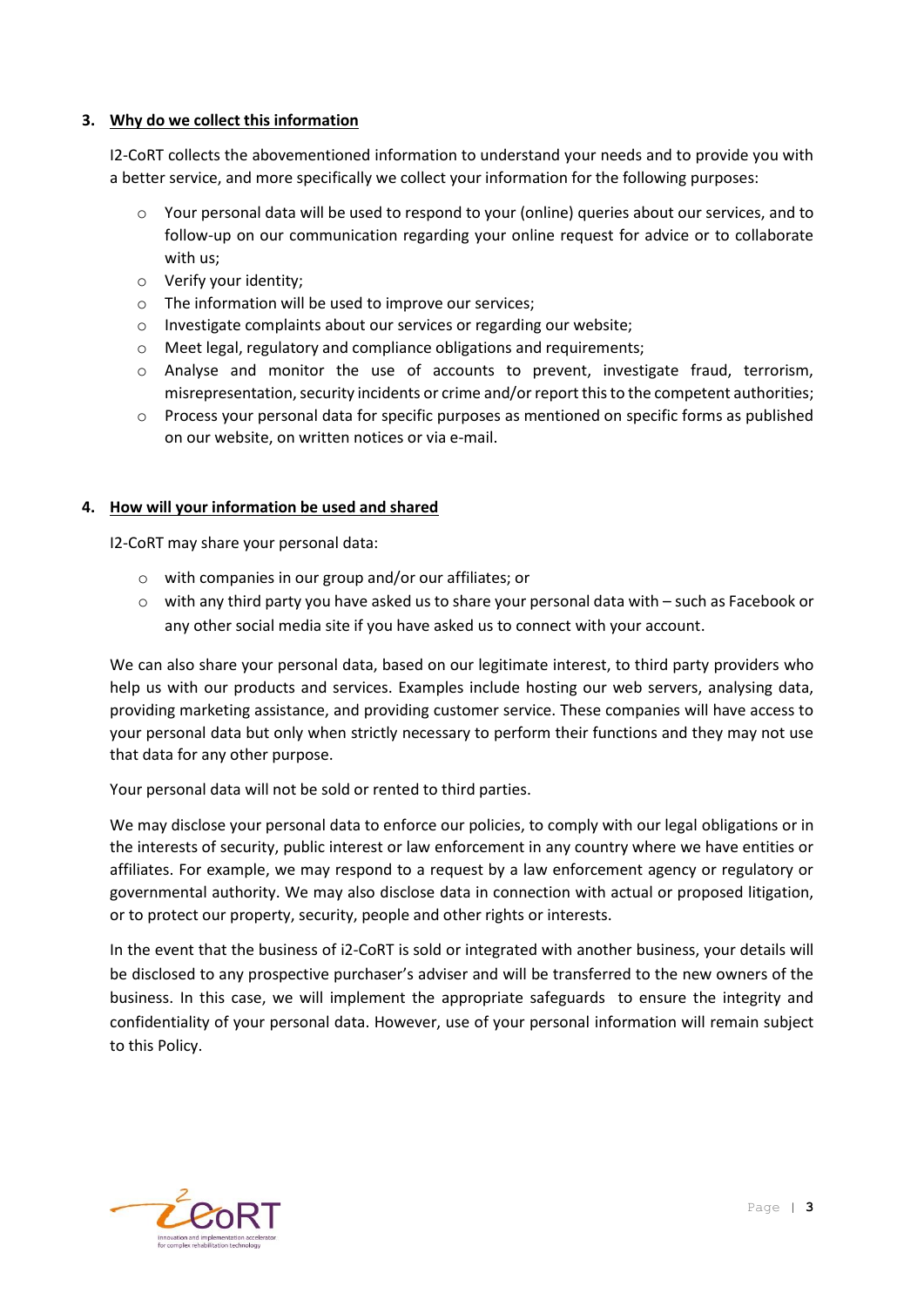## **5. Transfer of your personal data**

I2-CoRT does not transfer your personal data to third countries located outside the European Economic Area. No data will be provided to third parties without your explicit permission.

### **6. How we use cookies**

Some features of this website are designed to give you a better online experience on our website and will only work if we use cookies. We also use cookies to collect information about your online preferences. Cookies are text files which contain small pieces of information, sent by a web server to a web browser which allows the server to uniquely identify the browser on each page. They will be stored on your computer, tablet or phone when you visit a website.

Cookies may contain identifying information. Cookies enable us to gain information about the use of its websites. This information may be analysed by third parties on our behalf.

#### **a. We use the following categories of cookies on our website:**

#### *Strictly Necessary Cookies*

These cookies are essential in order to enable you to move around the website and use its features. Without these cookies, services you have asked for such as remembering your login details or shopping basket items cannot be provided.

#### *Functionality Cookies*

These cookies remember choices you make such as the country you visit our website from, language and search parameters such as size, colour or product line. These can then be used to provide you with an experience more appropriate to your selections and to make the visits more tailored and pleasant. The information these cookies collect may be anonymised and they cannot track your browsing activity on other websites.

#### *Social Media Cookies*

These cookies allow you to share what you've been doing on the website on social media such as Facebook and Twitter. These cookies are not within our control. Please refer to the respective privacy policies for how their cookies work.

#### **b. Deletion of cookies and more information about cookies**

Some cookies are deleted when you close down your browser (session cookies). Others remain on your device until they expire or you delete them from your cache (persistent cookies or tracking code) and enable us to remember things about you as a returning visitor.

If you want to delete any cookies that are already on your computer, please refer to the help and support area on your internet browser for instructions on how to locate the file or directory that stores cookies. The help option on the toolbar of most browsers will also tell you how to prevent your browser from accepting new cookies, how to have the browser notify you when you receive a new cookie, or how to disable cookies altogether. Please bear in mind that some personalized services may not be available if you choose to disable cookies.

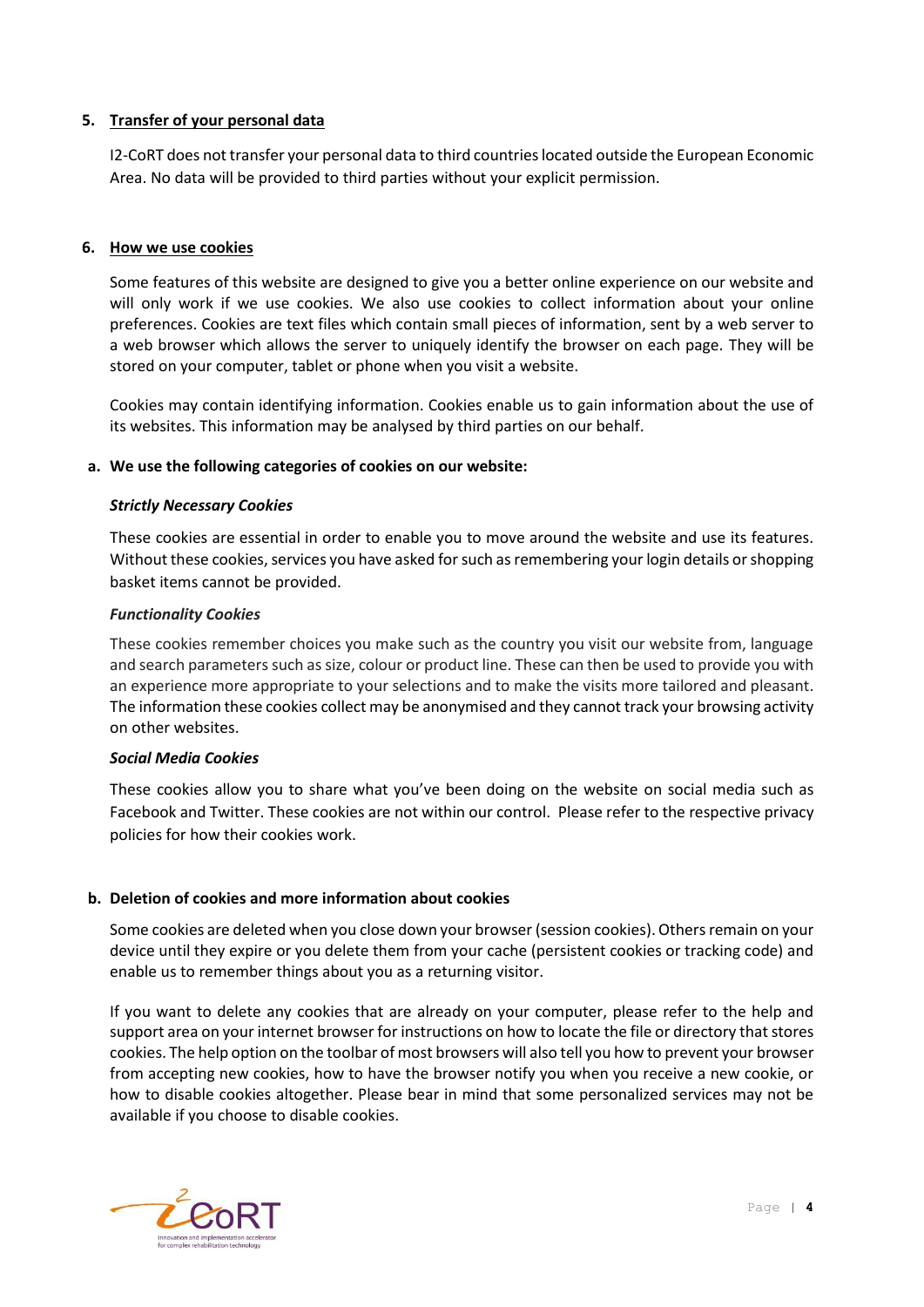Please note that by deleting our cookies or disabling future cookies you may not be able to access certain areas or features of our site.

To find out more about cookies please visit: [www.allaboutcookies.org](http://www.allaboutcookies.org/) or see [www.youronlinechoices.eu](http://www.youronlinechoices.eu/) which contains further information about behavioural advertising and online privacy.

#### **c. Web beacons**

Some of our Web pages may contain electronic images known as Web beacons (sometimes known as clear gifs) that allow us to count users who have visited these pages. Web beacons collect only limited information which includes a cookie number, time and date of a page view, and a description of the page on which the Web beacon resides. We may also carry web beacons placed by third party advertisers. These beacons do not carry any personally identifiable information and are only used to track the effectiveness of a particular campaign.

## **7. Rights of Data Subjects**

You are entitled to see the information held about you and to obtain a copy of the information we hold. If your personal data have been changed, you are entitled to ask us to rectify or complete or erase the outdated, incorrect or incomplete data we have about you. We will comply with such request as soon as possible. Furthermore you have the right to restriction of the processing of your data and to object to the processing of your personal data. You have also the right to data to receive the personal data concerning him or her, which he or she has provided to a controller, in a structured, commonly used and machine-readable format and have the right to transmit those data to another controller.

We may require you to provide verification of your identity to ensure that you have a legitimate right to make the request and to verify that we provide the answer to the person that has the legitimate right to send us one of the abovementioned requests and to obtain the information.

Please note that in certain circumstances as provided by law we may withhold access to your information or that we may not grant your request where we have the right to do so under applicable data protection legislation.

If you wish to obtain more information regarding the processing of your personal data or if you wish to exercise your rights, please contact us through the following email address [i2-cort@adelante](mailto:i2-cort@adelante-zorggroep.n)[zorggroep.nl](mailto:i2-cort@adelante-zorggroep.n).

You have the right to lodge a complaint with the competent supervisory (data protection) authority.

#### **8. Security**

I2-CoRT is committed to trying to make sure that your information is secure. We have implemented reasonable technical and organisational measures to secure your personal data from accidental or unlawful destruction, loss, alteration, unauthorised disclosure of, or access to, personal data transmitted, stored or otherwise processed. You should, however, remember that the internet is an open system and we cannot guarantee that unauthorised third parties will never be able to defeat those measures or use your personal data for improper purposes.